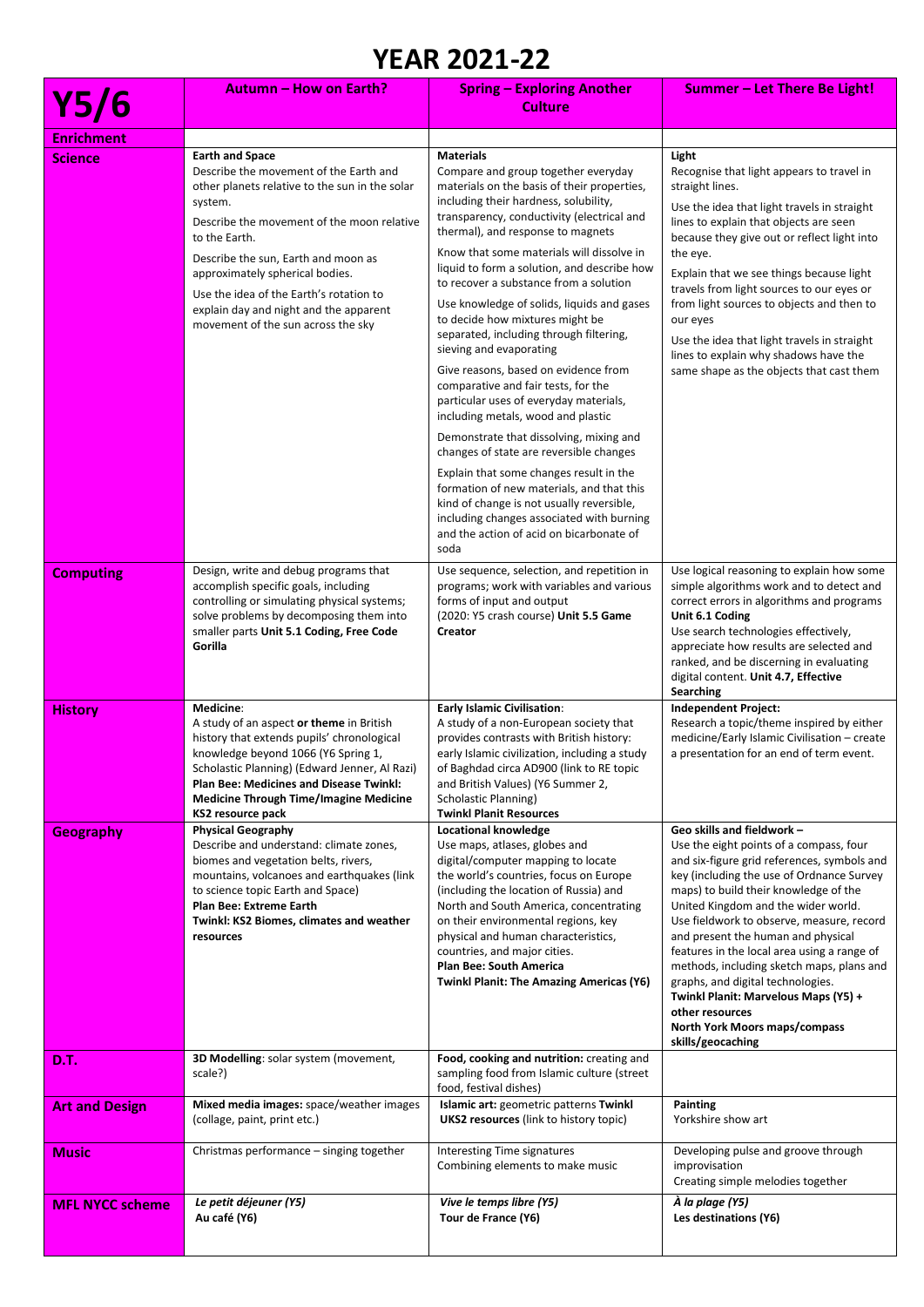| <b>P.E.</b> | <b>Invasion Games:</b>                          | <b>Invasion Games:</b>                      | Athletics/ Net and ball games               |
|-------------|-------------------------------------------------|---------------------------------------------|---------------------------------------------|
|             | Use running, jumping, throwing and              | Use running, jumping, throwing and          | Use running, jumping, throwing and          |
|             | catching in isolation and in combination        | catching in isolation and in combination    | catching in isolation and in combination    |
|             | Play competitive games, modified where          | Play competitive games, modified where      | Play competitive games, modified where      |
|             | appropriate [for example, badminton,            | appropriate [for example, badminton,        | appropriate [for example, badminton,        |
|             | basketball, cricket, football, hockey, netball, | basketball, cricket, football, hockey,      | basketball, cricket, football, hockey,      |
|             | rounders and tennis], and apply basic           | netball, rounders and tennis], and apply    | netball, rounders and tennis], and apply    |
|             | principles suitable for attacking and           | basic principles suitable for attacking and | basic principles suitable for attacking and |
|             | defending                                       | defending                                   | defending                                   |
|             | Take part in outdoor and adventurous            | Take part in outdoor and adventurous        | Develop flexibility, strength, technique,   |
|             | activity challenges both individually and       | activity challenges both individually and   | control and balance [for example, through   |
|             | within a team                                   | within a team                               | athletics and gymnastics]                   |
|             | Yoga:                                           | Yoga:                                       |                                             |
|             | Develop flexibility, strength, technique,       | Develop flexibility, strength, technique,   |                                             |
|             | control and balance [for example, through       | control and balance [for example, through   |                                             |
|             | athletics and gymnastics.                       | athletics and gymnastics.                   |                                             |
|             | Compare their performances with previous        | Compare their performances with             |                                             |
|             | ones and demonstrate improvement to             | previous ones and demonstrate               |                                             |
|             | achieve their personal best.                    | improvement to achieve their personal       |                                             |
|             |                                                 | best.                                       |                                             |
|             |                                                 |                                             |                                             |